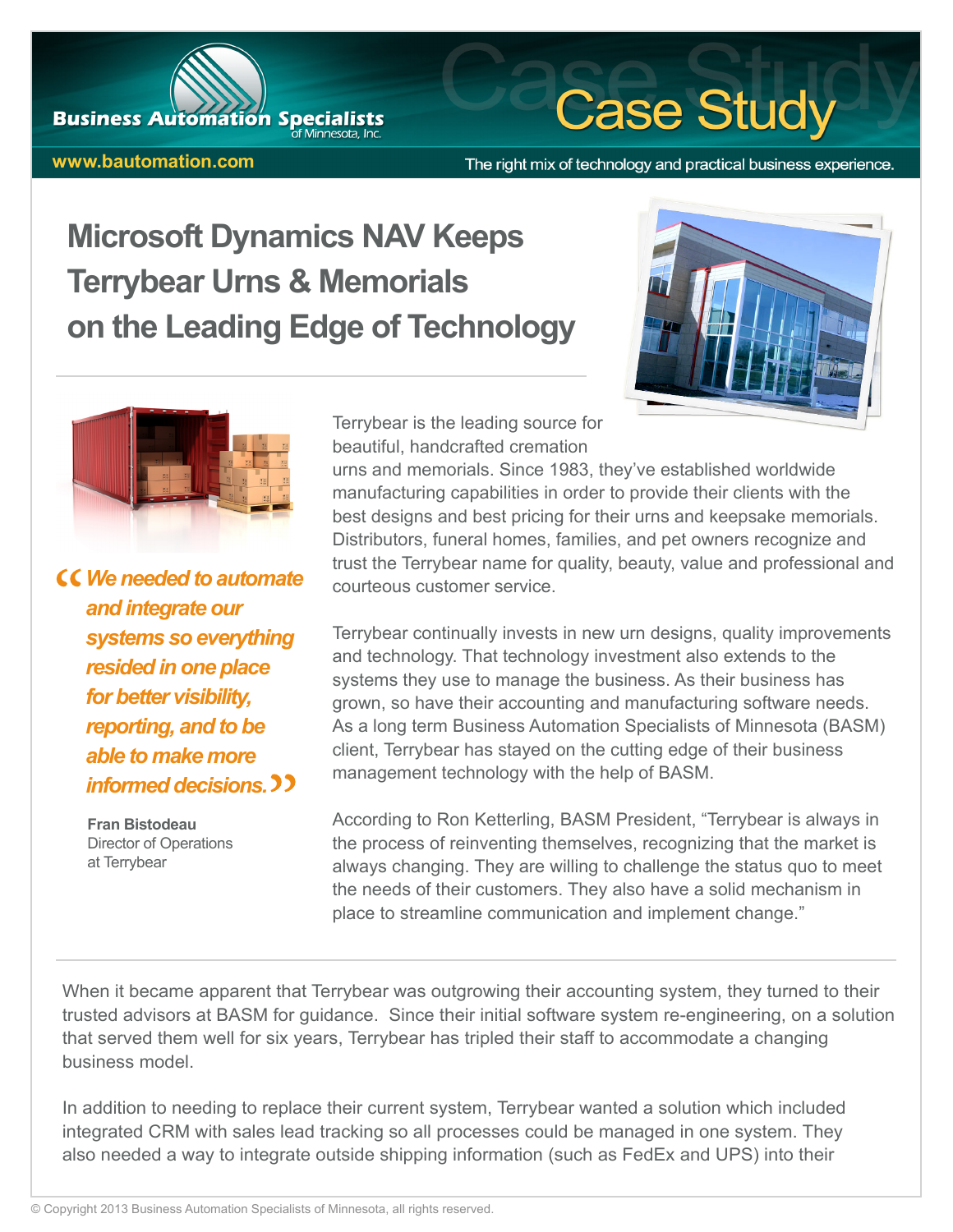# Case Study The right mix of technology and practical business experience.

accounting and warehouse management software to streamline the process and eliminate duplicate data entry. Fran Bistodeau, Director of Operations at Terrybear stated, "We needed to automate and integrate our systems so everything resided in one place for better visibility, reporting, and to be able to make more informed decisions.

## *Access to information is now at everyone's fingertips. ... so everyone can do their jobs better.*

**Fran Bistodeau** Director of Operations at Terrybear

time," said Ron at BASM. "This makes our job so much easier and efficient when the customer knows exactly what they need and want."

John Bale, CFO of Terrybear stated, "The implementation and data conversion process went better than we expected. In fact, the day of the conversion we were invoicing and shipping. Business was not interrupted in any way, and there was little to no impact from the customer side. Within two weeks of implementation we were back up to speed to where we were with the prior system. Training by BASM was a key factor to the implementation success and having their team onsite those first few days really made a difference."

After a thorough needs and business process assessment, and after looking at a number of solutions, BASM and Terrybear agreed that Microsoft Dynamics NAV would be the best fit for Terrybear's current needs and would be able to grow with them as their needs change. "Terrybear's change management team, including product development, sales, purchasing, accounting, warehouse, shipping, and senior management, did an impressive job of identifying needs ahead of

*The time savings for order entry alone is immeasurable. It used to take all day long to process orders – especially on Mondays. Now we can do it in a matter of a few hours. This has allowed us to add on to existing roles, so we can grow without adding staff.*

**Fran Bistodeau** Director of Operations at Terrybear

*... warehouse could easily double or triple inventory size as a result of these changes.*

> **Fran Bistodeau** Director of Operations at Terrybear

**John Bale** CFO at Terrybear

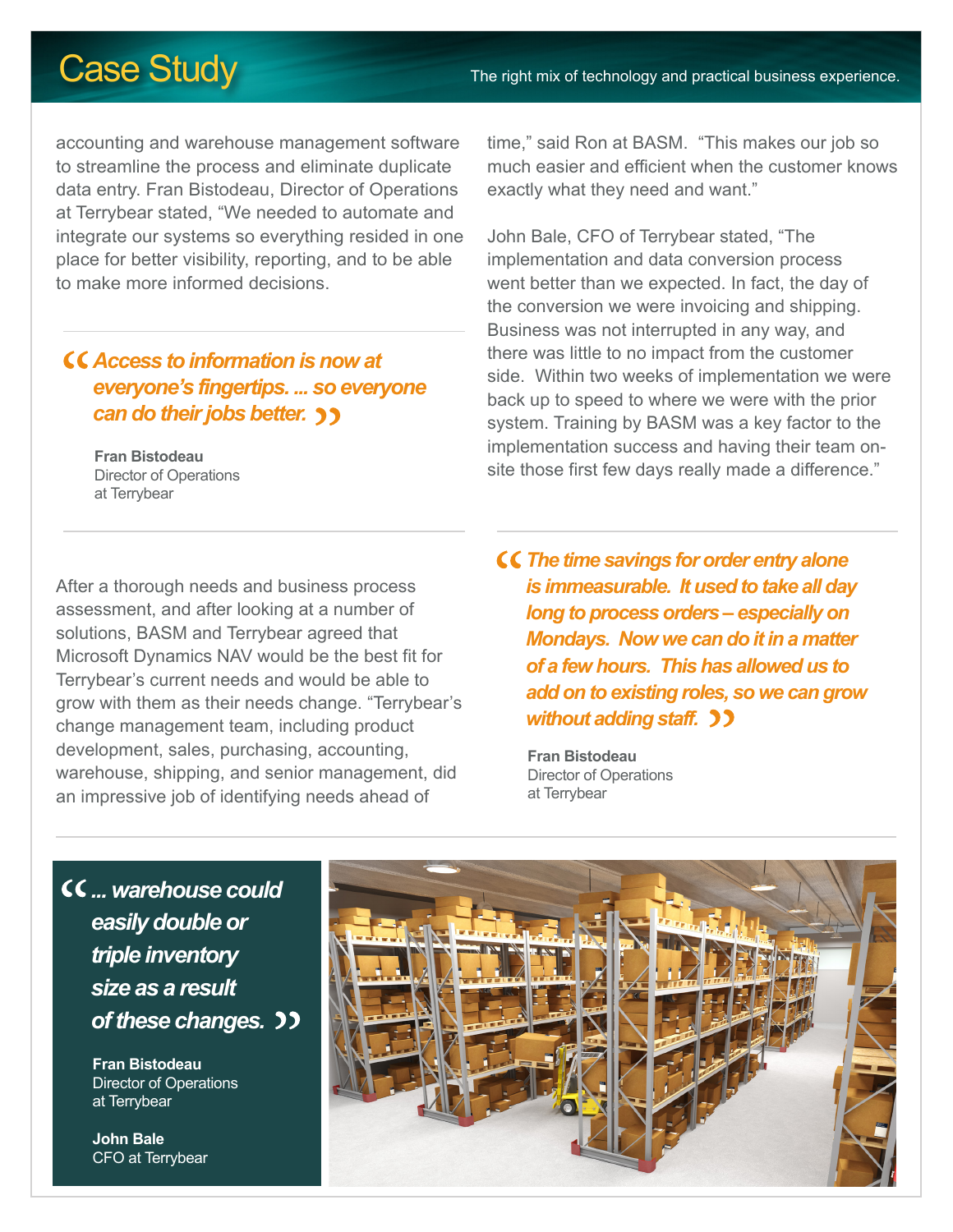**BASM was able to set up the Microsoft NAV solution to streamline processes while working with the way Terrybear operates and how they make profitability decisions, including:**

- **• Printing Automation of Order Dependent Packing Slips.** Sped-up the shipping process by automating the printing of order dependent packing slips: Commercial Invoices, Blind Drop-Ship, Special Branding, and General. Now the right document goes with the package all the time with no extra effort required.
- **• System Classifications.** Classifications were added to the account system to provide the level of detail for reporting needed to make financial decisions and to assist in product trending analysis.
- **• Container Management.** BASM created a process to allow Terrybear to update quantities, delivery dates, and costs on purchase orders. It also allows them to designate a line on a PO as part of a container, enabling Terrybear to sort by container. Additionally, each container may include several invoices for several vendors. Now, they can sort by container number and invoice number.
- **• Delivery Status Fields.** Accurate delivery information is extremely important but is complicated with average lead times of four months or longer. By incorporating a delivery status field (i.e. ordered, in production, customs, on water, ground transportation) customer service reps can keep customers informed of delivery dates in real time. This also allows the sales team to know true availability so they don't over sell.
- **• Special Order Handling.** Personalized and other special orders are now able to be identified. They get picked first and separately, so they can be shipped out the same day.
- **• Product Lifecycle Management.** A product lifecycle system was implemented to capture development costs by product line: as well as status updates tracking initial drawings, approvals, changes, color samples, management process through development to production and end of lifecycle.
- **• Quality Control Process.** The quality control process, which used to be spreadsheet-based with significant manual work, was revamped by BASM. Products are largely handmade which can result in discrepancies. The new inspection rate in the receiver document helps prioritize inspections based on a number of weighted factors to indicate what to inspect first based on priority. Additionally, some products may be gift packaged versus in a cardboard box, with additional kitting needed for those. The extensive quality control process needed for custom products, including private labeling and custom packaging, is now automated.
- **• Integrated Freight Shipping.** The system eliminates UPS WorldShip and FedEx Ship Manager, and will automatically choose the most economical carrier, or the user can choose the carrier and service as needed. Freight charges based on Terrybear's rules are automatically added to the Sales Order along with tracking information so that anyone in NAV can track a package. The system can also create blind shipping labels so Terrybear's name doesn't show if drop shipping.